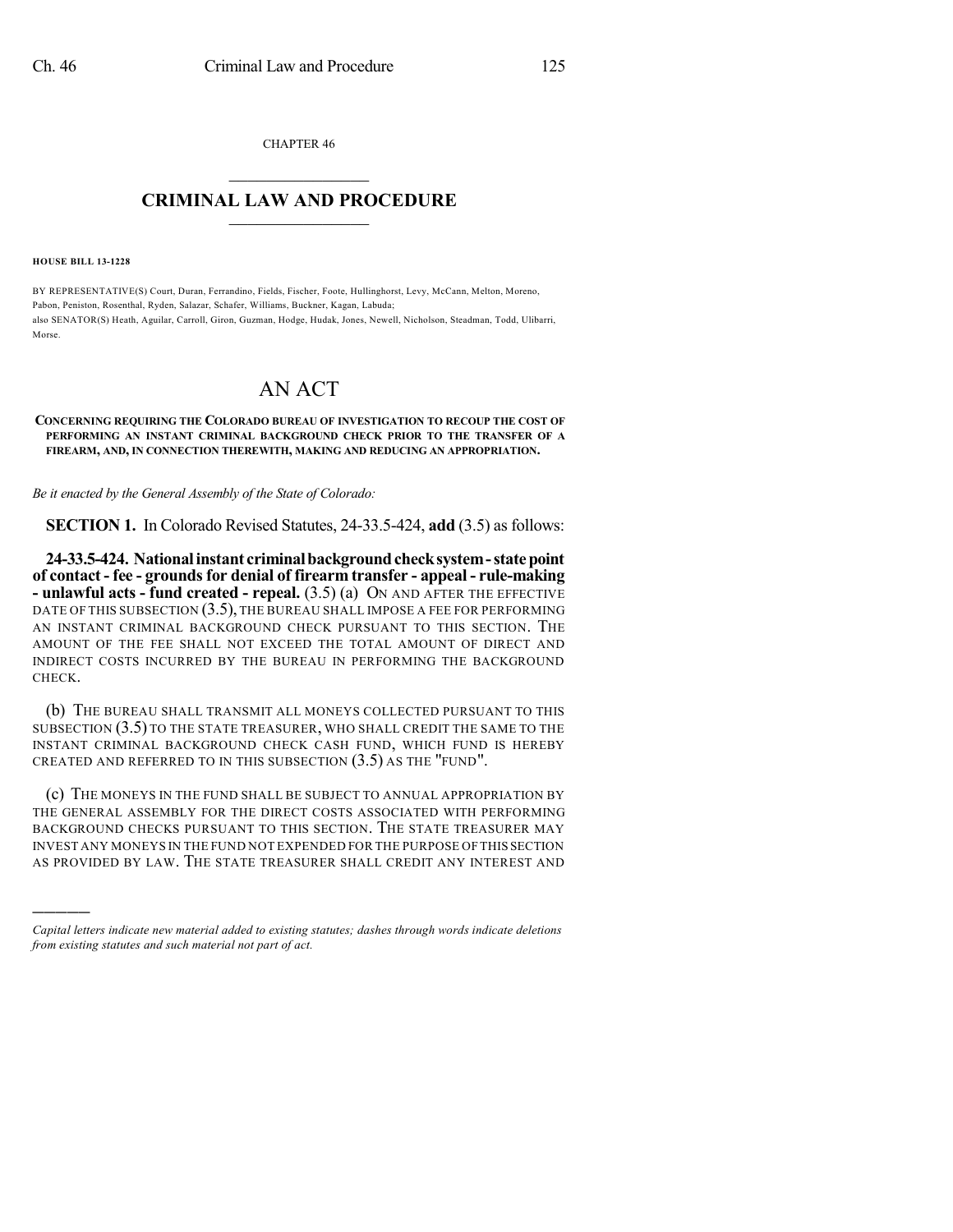INCOME DERIVED FROM THE DEPOSIT AND INVESTMENT OF MONEYS IN THE FUND TO THE FUND.

(d) ANY UNEXPENDED AND UNENCUMBERED MONEYS REMAINING IN THE FUND AT THE END OF A FISCAL YEAR SHALL REMAIN IN THE FUND AND SHALL NOT BE CREDITED TO ANY OTHER FUND. TO THE EXTENT PRACTICABLE, THE BUREAU SHALL USE ANY SUCH REMAINING FUNDS TO REDUCE THE AMOUNT OF THE FEE DESCRIBED IN PARAGRAPH (a) OF THIS SUBSECTION (3.5).

(e) THE BUREAU IS AUTHORIZED TO CONTRACT WITH A PUBLIC OR PRIVATE ENTITY FOR SERVICES RELATED TO THE COLLECTION OF THE FEE DESCRIBED IN PARAGRAPH (a) OF THIS SUBSECTION (3.5).

(f) ON JANUARY 15, 2014, AND ON JANUARY 15 OF EACH CALENDAR YEAR THEREAFTER, THE BUREAU SHALL REPORT TO THE JOINT BUDGET COMMITTEE CONCERNING:

(I) THE NUMBER OF FULL-TIME EMPLOYEES USED BY THE BUREAU IN THE PRECEDING YEAR FOR THE PURPOSE OF PERFORMING BACKGROUND CHECKS PURSUANT TO THIS SECTION; AND

(II) THE CALCULATIONS USED BY THE BUREAU TO DETERMINE THE AMOUNT OF THE FEE IMPOSED PURSUANT TO THIS SUBSECTION (3.5).

(g) (I) THE BUREAU IS AUTHORIZED TO CONTINUE USING GENERAL FUND MONEYS APPROPRIATED TO THE BUREAU FOR THE 2013-14 FISCAL YEAR FOR THE PURPOSE OF PERFORMING CRIMINAL BACKGROUND CHECKS PURSUANT TO THIS SECTION UNTIL THE SOONER OF:

(A) ADATE SIX MONTHS AFTER THE EFFECTIVE DATE OF THIS PARAGRAPH (f); OR

(B) ADATE UPON WHICH SUFFICIENT MONEYS EXIST WITHIN THE FUND TO PAY FOR THE PERFORMING OF CRIMINAL BACKGROUND CHECKS PURSUANT TO THIS SECTION.

(II) THIS PARAGRAPH (f) IS REPEALED, EFFECTIVE JULY 1, 2014.

**SECTION 2. Appropriation - adjustments to 2013 long bill.** (1) For the implementation ofthis act, appropriations made in the annual general appropriation act to the department of public safety for the fiscal year beginning July 1, 2013, are adjusted as follow:

(a) The general fund appropriation for the executive director's office is decreased by \$107,739.

(b) The general fund appropriation for the state point of contact-national instant criminal background check program is decreased by \$924,637 and 15.0 FTE.

(2) In addition to anyother appropriation, there is herebyappropriated, out of any moneys in the instant criminal background check cash fund created in section  $24-33.5-424(3.5)(b)$ , Colorado Revised Statutes, not otherwise appropriated, to the department of public safety, for the fiscal year beginning July 1, 2013, the sum of